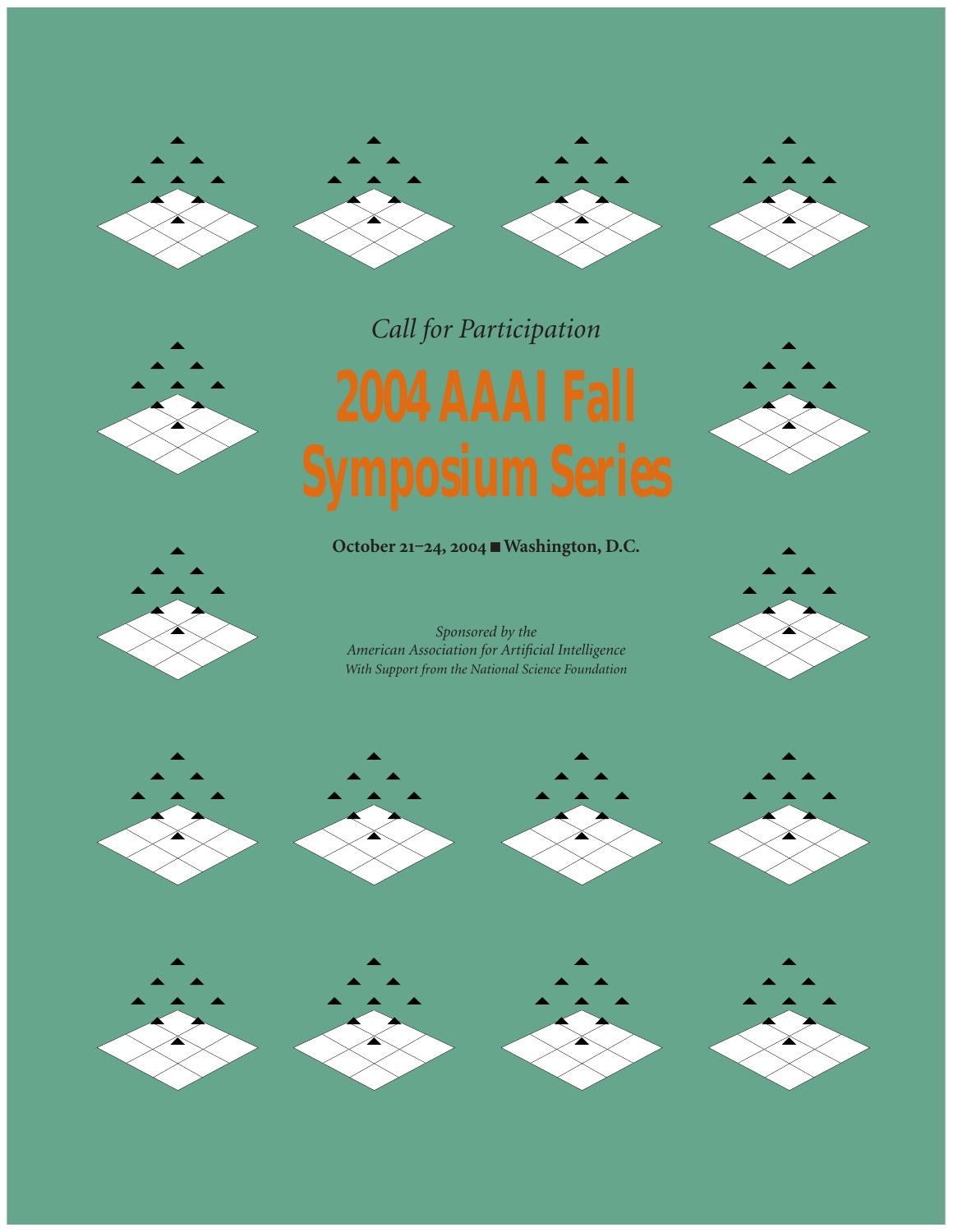#### **Important Deadlines**

- 8<sup>8</sup> May 3, 2004: Submission due to organizers
- May 24, 2004: Notifications of acceptance sent by organizers
- August 31, 2004: Accepted camera-ready copy due to AAAI.

The American Association for Artificial Intelligence is pleased to present the 2004 Fall<br>Symposium Series, to be held Friday<br>through Sunday October 22–24 The Symposium telligence is pleased to present the 2004 Fall Symposium Series, to be held Friday through Sunday, October 22–24. The Symposium Series will be preceded on Wednesday, October 21 by a one-day AI funding seminar, which will be open to all registered attendees of FSS-04. The titless of the eight symposia are:

- **B** Achieving Human-Level Intelligence through Integrated Systems and Research
- Artificial Multi-Agent Learning
- Compositional Connectionism in Cognitive Science
- Dialogue Systems for Health Communication
- **Pa** The Intersection of Cognitive Science and Robotics: From Interfaces to Intelligence
- Making Pen-Based Interaction Intelligent and Natural
- **Real Life Reinforcement Learning**
- Style and Meaning in Language, Art, and Music

An informal reception will be held on Friday, October 22. A general plenary session, in which the highlights of each symposium will be presented, will be held on Saturday, October 23.

Symposia will be limited to 40-60 participants each. Participation will be open to active participants as well as a limited number of interested individuals on a first-come, first-served basis. Each participant will be expected to attend a single symposium. Working notes will be prepared and distributed to participants in each symposium. Registration information will be available on the AAAI web site in July 2004.

To obtain registration information, write to:

 AAAI Fall Symposium Series 445 Burgess Drive Menlo Park, CA 94025-3442 650-328-3123 650-321-4457 (fax) fss04@aaai.org www.aaai.org/Symposia/symposia.html

#### **Submission Requirements**

Interested individuals should submit a paper or abstract by the deadline listed below. Please mail your submissions directly to the chair of the individual symposium according to their directions. Do not mail submissions to AAAI.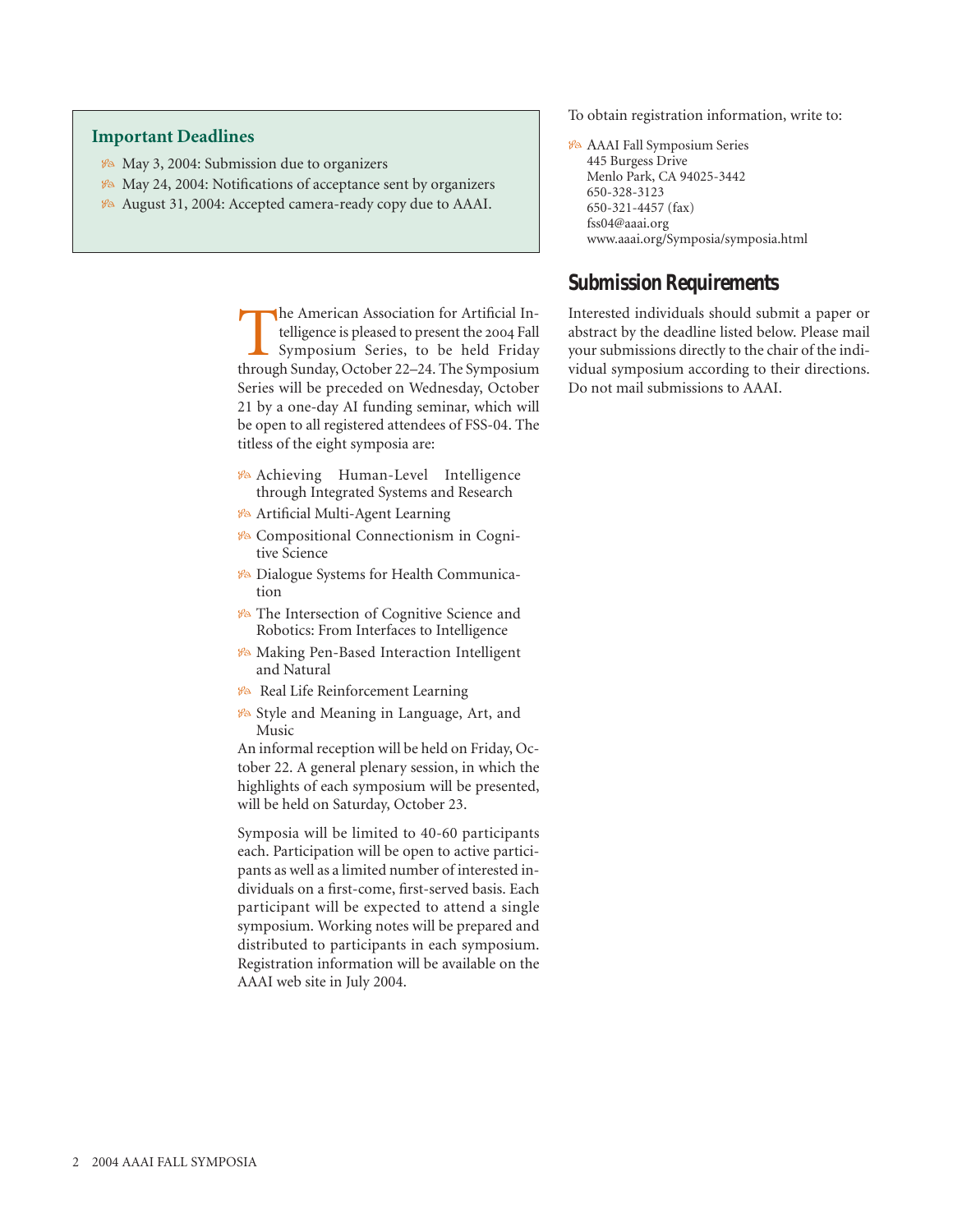A lthough there has been substantial<br>progress in some of the subfields of artifi-<br>cial intelligence during the past three<br>decades, the field overall is moving toward inprogress in some of the subfields of artificial intelligence during the past three decades, the field overall is moving toward increasing subfield isolation and increasing attention to near-term applications, retarding progress toward comprehensive theories and deep scientific understanding, and ultimately, retarding progress toward developing the science needed for higher-impact applications. Recent work in artificial intelligence, in addition to cognitive psychology, neuroscience, and linguistics, presents an opportunity to reverse this specialization and reinvigorate the field's focus on understanding and developing human-level intelligence.

Because there are so few venues for research on integration and because the opportunity is so great, we propose to gather researchers working across the boundaries of their subfields to explore new computational techniques and research methodologies for integrating research results to produce more intelligent systems.

We plan to address three broad topics of interest. First, what can models of vision, language, learning, and reasoning in fields such as cognitive psychology, linguistics and neuroscience contribute to artificial intelligence? Is there a way to describe and organize these results so that they can be more easily shared and combined across subfields? Second, how can we integrate multiple perception, action, representation, learning, planning, and reasoning systems to build cognitive models and intelligent systems that significantly advance the level of intelligence we can model or achieve? Is there a way to characterize the strengths and weaknesses of each approach and determine when to use each? Finally, what kind of theoretical, methodological, or technological innovations are needed to accelerate this research? Will it require advances in cognitive modeling, cross-domain and inter-subfield ontologies, or some kind of institutional transformation?

The topics of interest lead us to encourage a wide range of presentations, including presentations focused on the integration and interconnection of multiple systems, on the contributions of fields such as cognitive psychology, neuroscience, and linguistics to integration questions, and on methodological issues having to do with integration.

#### **Submissions**

Those interested in making a presentation should submit a technical paper (not to exceed 3,000 words). Other participants should submit either a position paper or a research abstract. Submissions should be sent to nc@alum.mit.edu. Papers will be published in the symposium proceedings. There will be many opportunities for panel discussions and participant interaction. Participants from all parts of the AAAI community as well as from other fields are encouraged.

See /www.media.mit.edu/~nlc/conferences/fss04. html for additional information.

# **Organizing Committee**

Patrick Winston (cochair), Massachusetts Institute of Technology; Nick Cassimatis (cochair), Naval Research Laboratory; Marvin Minsky, Massachusetts Institute of Technology; Erik Mueller, IBM Thomas J. Watson Research Center; Lera Boroditsky, Massachusetts Institute of Technology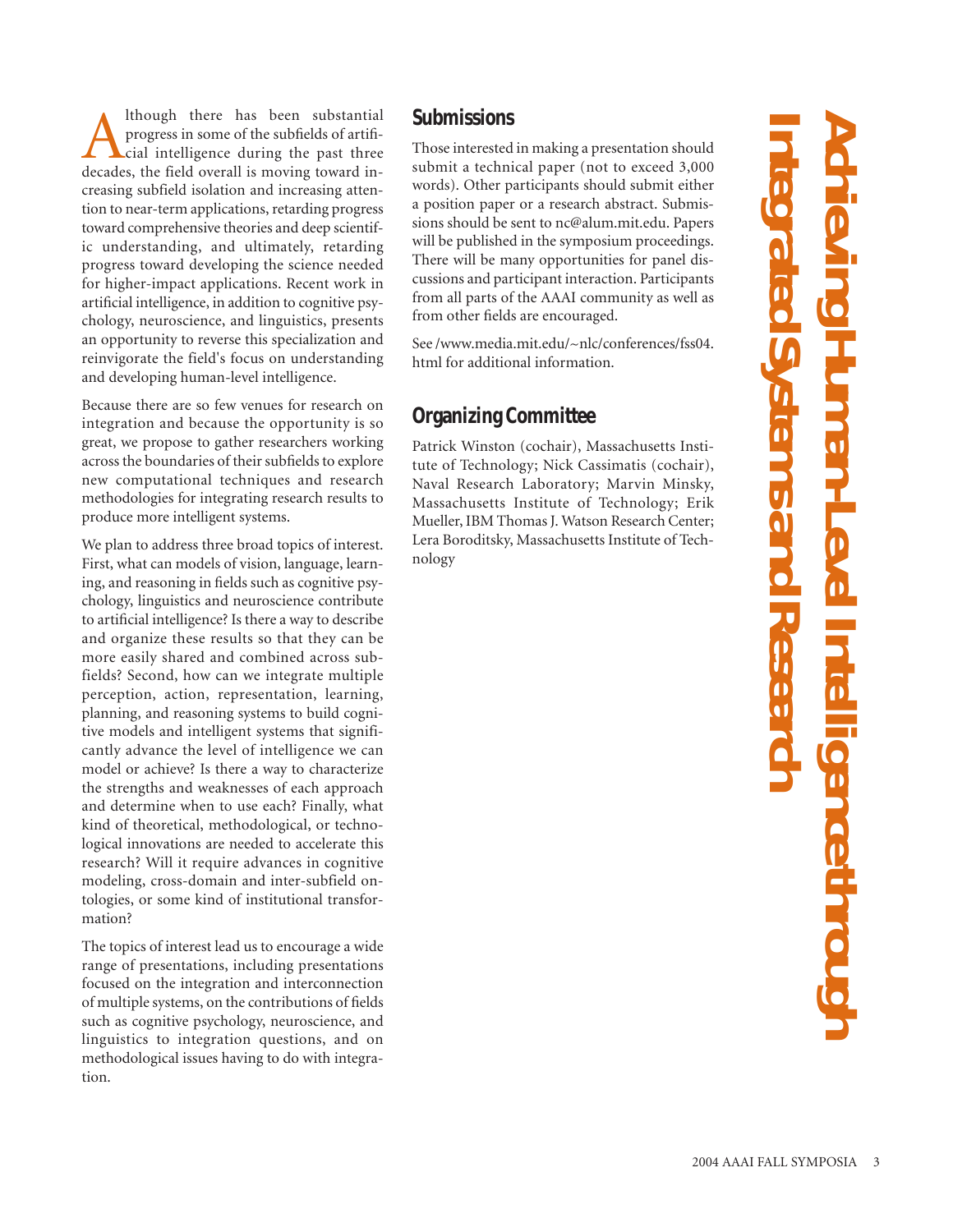**Multiagent systems is a subset of distrib-**<br>sizes the joint behaviors of agents in en-<br>vironments with some degree of autonomy. In uted artificial intelligence that emphasizes the joint behaviors of agents in environments with some degree of autonomy. In most such environments there are constraints placed on the degree to which any agent may know what other agents know, or on their communication capabilities, such that the system must have distributed control and cannot be solved with a master-slave model via a single master agent.

In recent years there has been increasing interest in applying machine learning techniques to multiagent systems problems. The presence of large numbers of agents, increasingly complex agent behaviors, partially observable environments, and the mutual adaptation of agent behaviors make the learning process a challenging one. These problems are further complicated by noisy sensor data, local bandwidth-limited communication, unplanned faults in hardware agents, and stochastic environments.

The goal of this symposium is to bring together researchers from diverse areas of the multiagent learning community. Because the dynamics of multiagent learning are such that the correct answer is often not known beforehand, much of the multiagent learning research to date has focused on reinforcement learning or stochastic optimization (evolutionary computation, ant colony optimization, etc.). However we welcome and strongly encourage paper submission from other areas as well. Some topics of interest include, but are not restricted to:

- Coevolution and coadaptation
- Adversarial methods for learning game-playing strategies
- Swarm and social learning methods
- **B** Evolutionary game theory
- Multirobot learning
- **B** Effects of communication on learning
- Discovery of emergent behavior
- Automatic formation of coalitions, contracts, and markets
- $\mathcal{B}$  Game-theoretic issues in multiagent learning
- **B** Agent modeling

#### **Submissions**

Those interested in participating in this symposium should submit a paper from 2,000 to 6,000 words in PDF format, letter paper size. E-mail the paper to Sean Luke (sean@cs.gmu.edu) by the submission deadline. In the e-mail text provide contact information for all authors, and include the paper as an attachment. Expect an acknowledgement of receipt within a week. For more information, see cs.gmu.edu/~eclab/ArtificialMultiagentLearning.html

#### **Organizing Committee**

Michael Bowling (bowling@cs.ualberta.ca), Kenneth De Jong (kdejong@cs.gmu.edu), Marie des-Jardins (mariedj@cs.umbc.edu), Sean Luke (chair, sean@cs.gmu.edu), Mitchell Potter (mpotter@ aic.nrl.navy.mil), and Lee Spector (lspector@ hampshire.edu)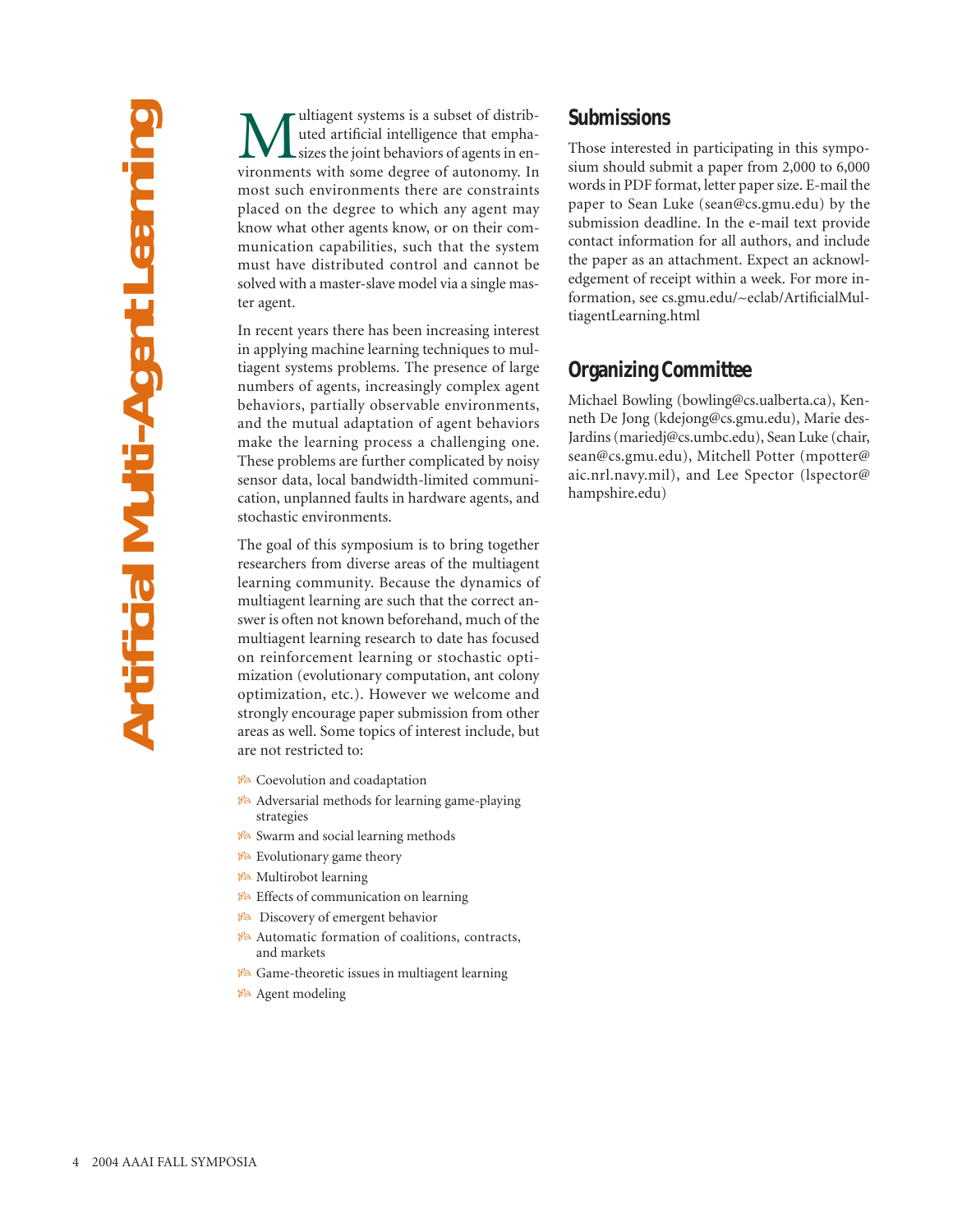this symposium will bring together connectionist and nonconnectionist researchers to discuss and debate a topic of central concern in AI and cognitive science: the nature of compositionality. The open-ended productivity of the human capabilities aspired to by AI (e.g., perception, cognition, and language) is generally taken to be a consequence of compositionality; i.e., the ability to combine constituents recursively. The aim of this symposium is to expose connectionist researchers to the broadest possible range of conceptions of composition—including those conceptions that pose the greatest challenge for connectionism—while simultaneously alerting other AI and cognitive science researchers to the range of possibilities for connectionist implementation of composition. We therefore welcome and encourage submissions from both proponents and critics of connectionist representations, so long as the work described focuses on compositionality in AI or in the modeling of cognition.

Specifically, the symposium will seek to address the following issues:

- **B** What do we mean by "compositional" in terms of the relationship between the constituents and the composite?
- What do we mean by the process of "composition"?
- Are composition and decomposition (of a given type) completely symmetric operations?
- **B** What constituents (that are relevant to human agency) can be composed?
- *B* What are the consequences of having multiple interacting compositional systems?
- To what extent do "structure-in-time" connectionist models, like Elman's Simple Recurrent Networks, represent compositional structure?
- Do different connectionist models implement different aspects of compositionality, and can they be used in conjunction to address different aspects of composition?

#### **Submissions**

Standard talks at the symposium will be allocated 20 minutes for presentation, and papers will be limited to four pages. In addition, the participants are expected to come from a wide range of disciplines. Authors are asked to consider very carefully these constraints of brevity and variable background knowledge in planning their papers.

Such constraints will be a primary criterion for evaluating submissions. Send submissions (in PDF, PostScript, or Microsoft Word format) to levys@wlu.edu (Simon D. Levy).

# **Organizing Committee:**

Simon D. Levy, Computer Science Department, Washington & Lee University; Ross Gayler, La Trobe University / Baycorp Advantage Value Solutions; and Pentti Kanerva, Redwood Neuroscience Institute

**Cognitive Compositional Connectionism in Modeling TSTUOTIST**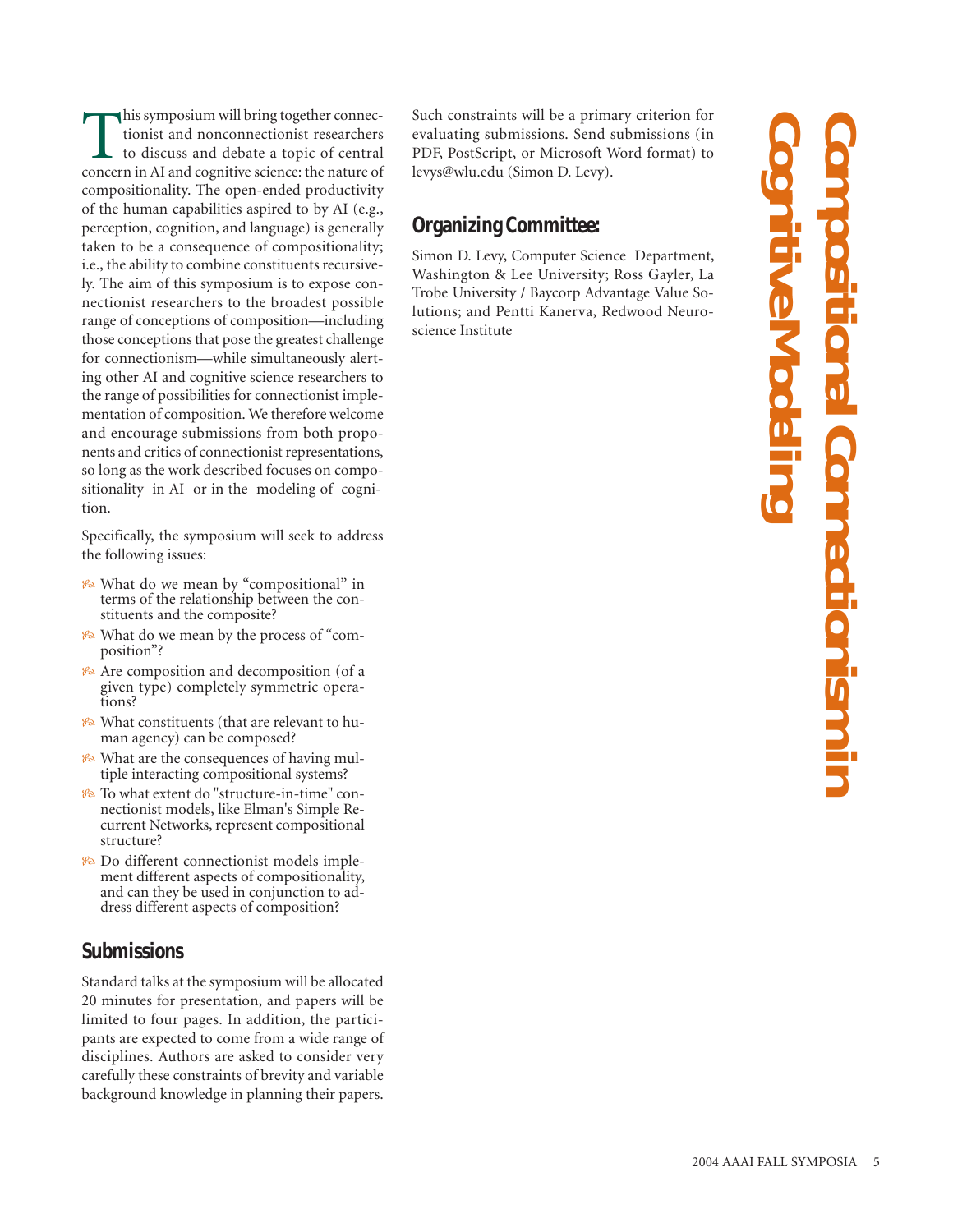Since Eliza was developed in 1966, computer<br>
scientists and health researchers have at-<br>
tempted to build conversational systems<br>
that emulate interactions between health ince Eliza was developed in 1966, computer scientists and health researchers have attempted to build conversational systems providers and patients. Although Eliza was developed only as a proof-of-concept, more recent systems have been built with the intent to provide low-cost and widely accessible health care in limited treatment domains, and many of these systems have been proven effective in large-scale clinical trials. In addition to the unique challenges of developing health dialogue systems that are safe, scale to thousands of users, and can accommodate the complexity of multiple diseases or health behaviors, dozens of studies in the field of health communication indicate that psychosocial aspects of the provider-patient interaction—such as empathy, trust and liking—are crucial for maximizing outcomes and patient satisfaction, indicating that these should be addressed in automated systems as well.

The goal of this symposium is to bring together researchers in AI—including computational linguistics, planning, user modeling, and social agents—with researchers in health communication, public health and the medical sciences. The overall focus will be the design, implementation and evaluation of effective health dialogue systems, and cover topics such as:

- Automatic generation of dialogue to support patient health education, health behavior change, or chronic disease management, or to provide assistance with daily activities for individuals with physical or cognitive impairments.
- Maintenance of, and reference to, dialogue state and user models across many therapeutic interactions.
- Automatic tailoring of health dialogue to patient characteristics, such as stage-of-change, sensory, or cognitive impairments, etc.
- Approaches to the development and maintenance of trust, working alliance, liking, and other variables that characterize the patient-agent relationship.
- **R**ecognition or display of affect and empathy to support therapeutic goals.
- Uses and comparisons of different conversational modalities, including text, audio, embodied agents, or robots.
- Health communication studies of patient-caregiver interactions intended to inform the development of automated systems.
- Ethical and privacy issues.
- Approaches to evaluation of these systems and results from studies and clinical trials.

#### **Submissions**

Potential participants may submit a technical paper (up to 8 pages), or a short paper (up to 4 pages) in the form of an extended abstract or a description of a proposed demo or poster. More information can be found at: http://www.misu. bmc.org/~bickmore/dshc/

#### **Organizing Committee**

Timothy Bickmore (chair), Boston University School of Medicine; Neal Lesh, Mitsubishi Electric Research Laboratory; Stacy Marsella, USC Information Sciences Institute; Rosalind Picard, MIT Media Laboratory; Martha Pollack, University of Michigan, Artificial Intelligence Laboratory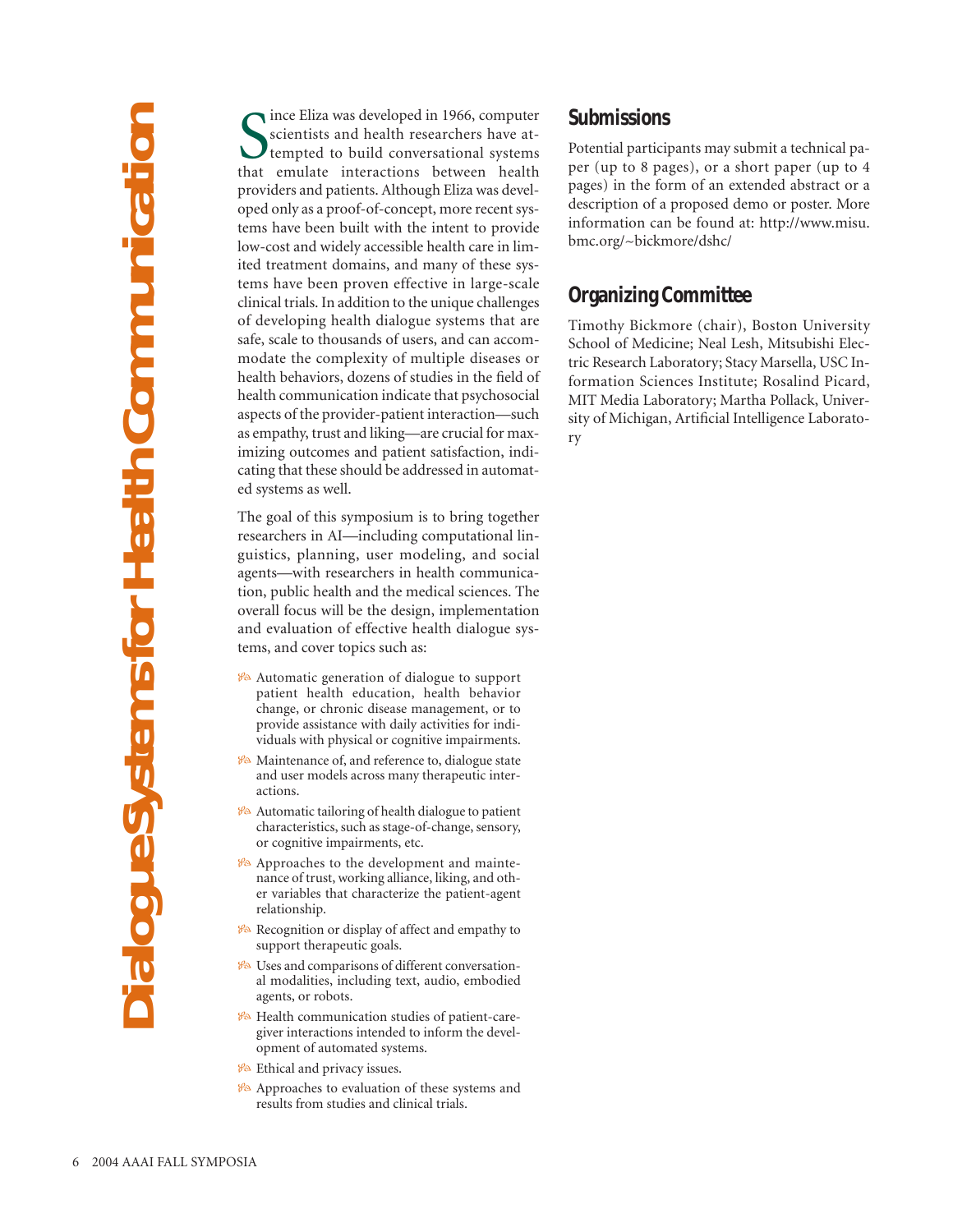**P**rinciples and methodologies from cognitive science are starting to be applied to autonomous robots. The use of cognitive science in robotics takes varied forms, from using tive science are starting to be applied to autonomous robots. The use of cognitive science in robotics takes varied forms, from using computational cognitive models as reasoning mechanisms for robots, to the design and control of human-robot interaction. This interdisciplinary workshop will bring together researchers in robotics, cognitive science, and human-machine interfaces to examine this emerging area, and hopes to establish a new community for this emerging discipline.

We need to make clear what we mean by cognitive science and by robotics. By cognitive science, we mean work that has some cognitive plausibility (i.e., can arguably be claimed that the representation, strategies, and/or actions have some basis in human cognition; in general C++ code written to do formal reasoning is not cognitively plausible) or person-in-the-loop issues. By robotics, we wish to emphasize embodied systems such as mobile robots and autonomous vehicles, and not just software agents.

Topics and interest include (and are not limited to):

- Use of computational cognitive models in robots and autonomous systems as spatial, temporal or other reasoning mechanisms; as model of human or other agent with whom the robot must interact
- Achieving near-human performance for more effective interactions
- Human subject studies to determine effective interaction model for a given role and task domain
- **B** Cognitive science as applied to interaction design
- $\mathcal{B}$  Role of the robot during interaction (by stander, collaboration…etc)
- Human-based perceptual or action systems
- 88 Models of emotion for the robot to interact with people
- Studies or models of human-based representations that can be used on the robot to facilitate human-robot interaction

## **Format**

Participants in cognitive science and robotics will be invited to present short position or technical presentations representing different aspects of this field. Position and technical presentations will be followed by longer panel sessions and

group discussions. Potential participants should submit either a one to two page position paper, or technical paper up to 8 pages in length (PDF format preferred). Send submissions to schultz@ aic.nrl.navy.mil with a subject line of "FSS Submission." We will also be organizing joint sessions with the symposium "Achieving Human-Level Intelligence through Integrated Systems and Research."

#### **Organizers**

Alan C. Schultz Code 5515 Naval Research Laboratory 4555 Overlook Ave., S.W. Washington DC, 20375 (202) 767-2684 (voice) schultz@aic.nrl.navy.mil

Cynthia Breazeal MIT Media Lab 77 Massachusetts Ave, NE18-5th floor Cambridge, MA 02139 (617) 253-7441 (voice) (617) 225-2009 (fax) cynthiab@media.mit.edu

John R. Anderson Department of Psychology Carnegie Mellon University Pittsburgh, PA 15213 412-268-2788 (voice) 412-268-2844 (fax)

Greg Trafton Code 5513 Naval Research Laboratory 4555 Overlook Ave., S.W. Washington DC, 20375 (202) 767-3479 (voice) trafton@aic.nrl.navy.mil

# **R The Intersection of Cognitive Science and oboti cs: From I nterfaces to I ntel li gence**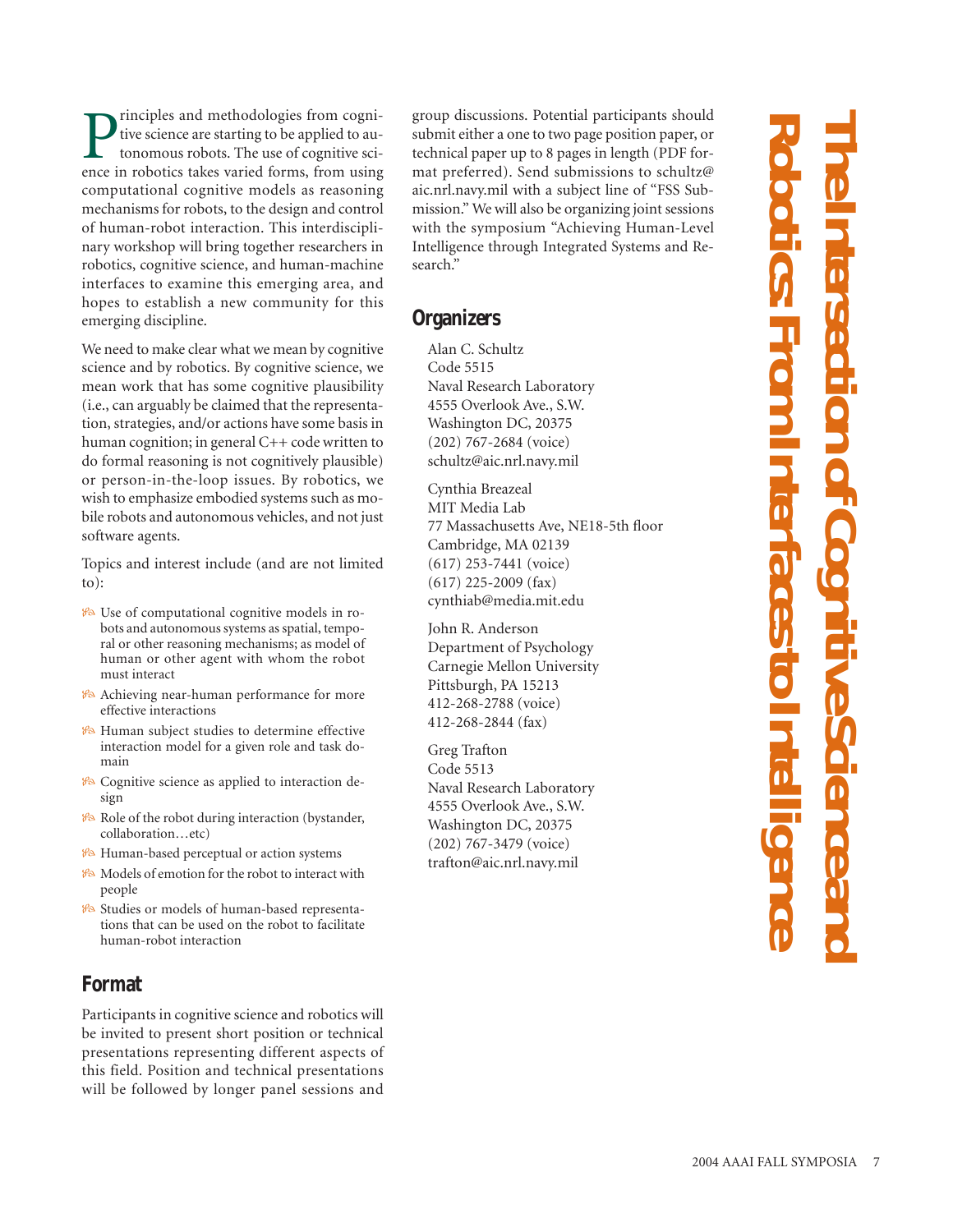**Making Pen-Based Interaction Intelligent and Natural Making Pe** 

With the growing interest in and use of<br>
IPDAs and tablet computers, pen-based<br>
interaction has become an area of in-<br>
creasing research interest and practical conse-PDAs and tablet computers, pen-based interaction has become an area of inquences. To date, however, most pen-based interaction is still done using either traditional mouse motions or with an artificial gesture language like Palm's Graffiti.

This symposium aims to explore what it would take to make intelligent pen-based interaction feel much more like the kind of writing and drawing we routinely do on paper. What would it take to make sketching on a tablet computer, for example, feel as natural as sketching on paper, yet have the computer understand what is being drawn? Can we extend the interaction so that the system also understood the often fragmentary speech and the variety of hand gestures that go with drawing in environments like collaborative design reviews? How can multimodal input such as pen strokes, speech, and gestures be naturally combined and used for mutual disambiguation? Solving these challenges would provide an enormous advance over traditional tools for tasks like design and brainstorming.

The central goal of the symposium is to provide a focus for the growing community interested in making pen-based computing more natural by making it smarter, and interested in uses of penbased computing that go beyond handwriting recognition. It will as well be an opportunity to cross-fertilize research in AI and HCI, aiming on one hand to make human-computer interaction more natural by making it smarter, and on the other to infuse AI research with the insights and expertise of the HCI community.

We welcome technical papers describing proposed or completed research activities; scene setting papers describing the history of the field and the current landscape; position papers outlining a research agenda for the field; position papers evaluating current ideas and approaches; interactive software and hardware demonstrations; or suggestions for panel discussions.

Papers are due May 3, 2004 and should be sent to Randall Davis (davis at csail.mit.edu).

Acceptance decisions will be made by May 24, 2004. Accepted camera-ready copy is due August 31, 2004.

More information can be found at http://www.ai. mit.edu/conferences/AAAISketching04

# **Cochairs**

Randall Davis, MIT (davis at csail.mit.edu); James Landay, University of Washington (landay at cs.washington.edu); Tom Stahovich, University of California, Riverside (stahov at engr.ucr.edu); Rob Miller, MIT (rcm at mit.edu); Eric Saund, PARC (saund at parc.com)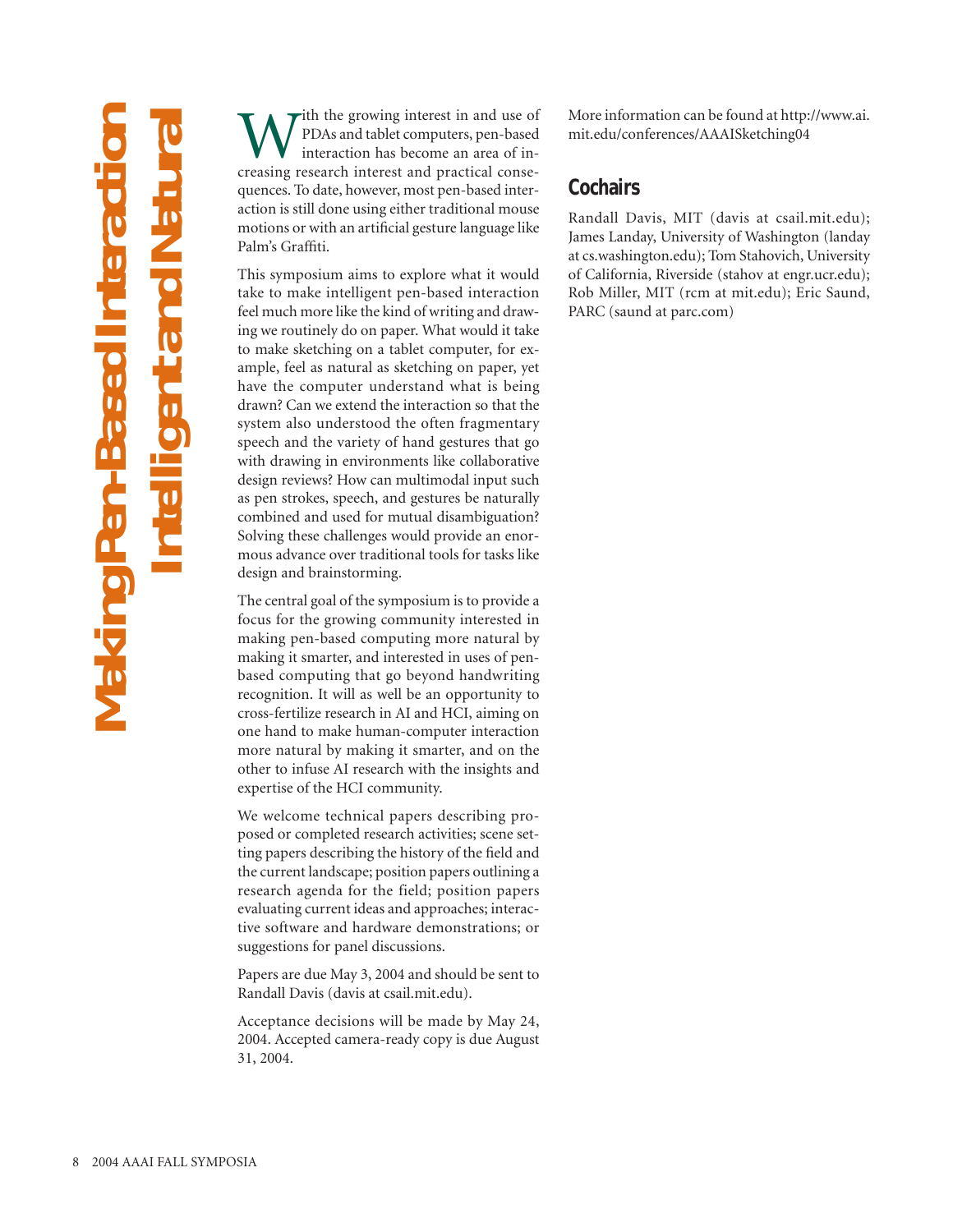**Real-Life Reinforcement Learning** Real-Life Reinforcement Learnir

Reinforcement learning provides the tanta-<br>lizing promise of enabling computer sys-<br>tems to adapt to their environments and<br>solve challenging problems based on experience lizing promise of enabling computer systems to adapt to their environments and solve challenging problems based on experience instead of explicit programming. Despite several notable successes, widespread adoption of reinforcement learning has been slow. The main issue is not simply how to "scale up" reinforcement learning to larger problems but a need to develop a fundamental understanding of the common research issues that arise in applying learning to real-life problems.

To help focus attention on these common attributes, this symposium will bring together researchers concerned with deploying interactive learning systems in real-world environments such as robotics, production control, network management, financial domains, and video games. It will include case studies of successful systems as well as conceptual and algorithmic work targeted toward eliminating existing stumbling blocks. Some significant questions to be addressed are: What techniques can be used to balance autonomy of learning with problem-specific constraints? Where do reward signals come from? How can background knowledge be brought to bear to improve learning performance? How can exploration be combined with generalization to accelerate learning? How can rich sensors like video and acoustic streams be used to learn behaviors? How can we guarantee online performance of a system during learning? What representations are needed to support learning and acting at multiple time scales and how can these be acquired from experience? How can a system recognize other adaptive agents and engage in multiagent reasoning? Preliminary answers to these questions can help to redirect reinforcement-learning research in productive ways.

#### **Submissions**

Potential participants should submit a short paper (no more than 8 pages in AAAI format) describing work recently completed or in progress that they would like to discuss. Previously published papers will be considered, but we request that authors organize the submission to highlight the connection to the theme of the symposium.

The deadline for submissions is May 3, 2004. Please send submissions to Michael Littman (mlittman@cs.rutgers.edu) for distribution to the

committee. All submissions must be made via email with PDF format preferred. Acceptance notifications will be sent out on May 24, 2004.

# **Organizing Committee**

Michael Littman (co-organizer), Rutgers University (mlittman@cs.rutgers.edu); Satinder Singh (coorganizer), University of Michigan (baveja@eecs. umich.edu); Rich Sutton, University of Alberta (Rich@richsutton.com), Peter Stone, The University of Texas at Austin (pstone@cs.utexas.edu), Amy McGovern, University of Massachusetts, Amherst (amy@cs.umass.edu), Sridhar Mahadevan, University of Massachusetts, Amherst (mahadeva@cs.umass.edu)